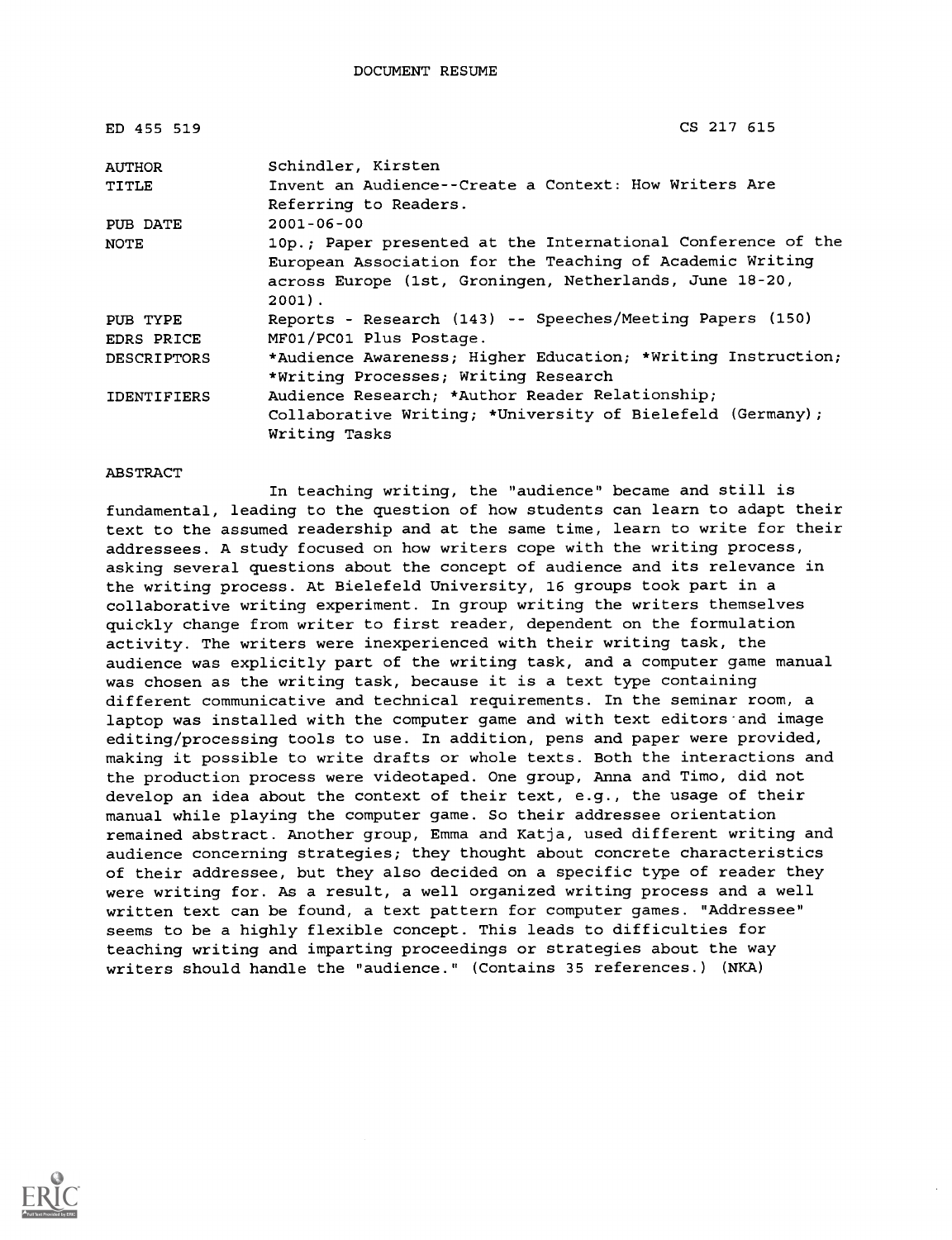$\frac{1}{4}$ 

# Invent an Audience - Create a Context. How Writers are Referring to Readers

by

# Kirsten Schindler

Paper presented at the International Conference of the European Association for the Teaching of Academic Writing across Europe (1st, Groningen, Netherlands, June 18-20, 2001).

U.S. DEPARTMENT OF EDUCATION<br>
EDUCATIONAL RESOURCES INFORMATION<br>
EDUCATIONAL RESOURCES INFORMATION<br>
This document has been reproduced as<br>
received from the person or organization<br>
originating it.

- 0 Minor changes have been made to
- improve reproduction quality.

**Points of view or opinions stated in this**<br>document do not necessarily represent<br>official OERI position or policy.

BEST COPY AVAILABLE

PERMISSION TO REPRODUCE AND DISSEMINATE THIS MATERIAL HAS BEEN GRANTED BY

Schin

TO THE EDUCATIONAL RESOURCES INFORMATION CENTER (ERIC)

 $2 \t 1$ 

 $\Gamma$   $\sim$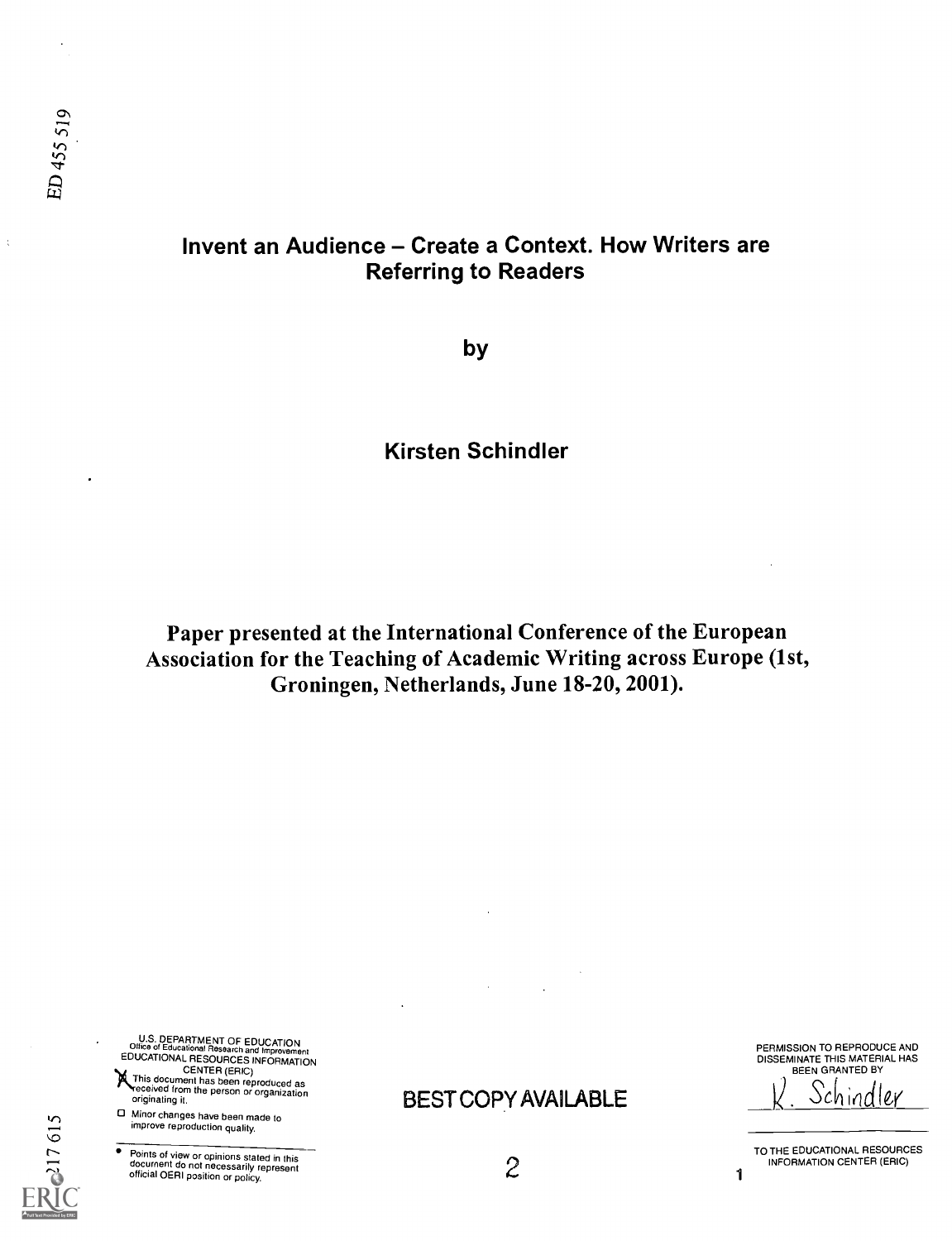## Invent an Audience – Create a Context. How Writers are Referring to Readers

Thinking about Audience in writing is not a new topic. Especially since the 1970s it has been discussed controversially (Mitchell/Taylor 1979; Ede 1984; Ede/Lunsford 1984; Elbow 1987). This theoretical debate was brought up for discussion by linguists, philosophers, and psychologists and was mainly concerned with the question who and what the Audience in writing actually is (Ong 1975; Overington 1977; Long 1980; Bonk 1990). In the field of teaching writing, the Audience became and still is fundamental, dealing with the question how people, students in particular, can learn to adapt their text to the assumed readership and at the same time, learn to write for their addressees (see: Berkenkotter 1981; Murray 1982; Park 1982/1986; Schriver 1992; Ramanathan/Kaplan 1996).

Until today a lot of research has been done, and the concept of Audience is no longer at the centre of contemporary research concerning writing. However, many questions are left unanswered, there appears to be a lack of precise knowledge on how writers cope with Audience in their writing process. Therefore, my aim is to focus on this aspect, basing my approach on the following set of questions:

• What ideas or abstract constructs do writers form about their Audience?

This question aims at getting more detailed information on how the Audience becomes reality for the writers even though it is not physically comprehensible like in face-to-face communication.

How does the concept of Audience influence and possibly organize the writing process?

In the well known model for the text production process by Flower and Hayes (Flower/Hayes 1980) the Audience is both, part of the task environment and of the writer's long term memory. In this model, Audience only influences the planning of the text, but not the formulation or reviewing. In my view, this seems to be rather implausible.

• Is the orientation towards an addressee a relevant task in the writing process? Some results of research on spoken language suggest that the orientation towards an addressee is an additional demand which is neglected by more complex, unknown tasks and by loss of time (Horton/Keysar 1996/1998; Polichak/Gerrig 1998). Others regard Audience as a fundamental orientation in every form of communication (Nystrand 1989).

The importance of research in Audience in writing is connected with two fields of writing research: the cognitive writing approaches in the tradition of Flower and Hayes and the social-communicative approaches like Nystrand and others have demonstrated (Nystrand 1990). However, it also has a strong impact on the teaching of writing concerning three aspects: When we know more precisely how the orientation towards an addressee is organized in the writing process and when we know e.g. whether the orientation towards an addressee facilitates the writing process or whether this is an additional task for the writers, it becomes clear that with this knowledge specific writing tasks can be created. These tasks can either give additional information about the Audience or can provide further information that broaden the context (for example an analysis of the genre, text functions etc.). Additionally, certain writing strategies of inexperienced writers can be supported and

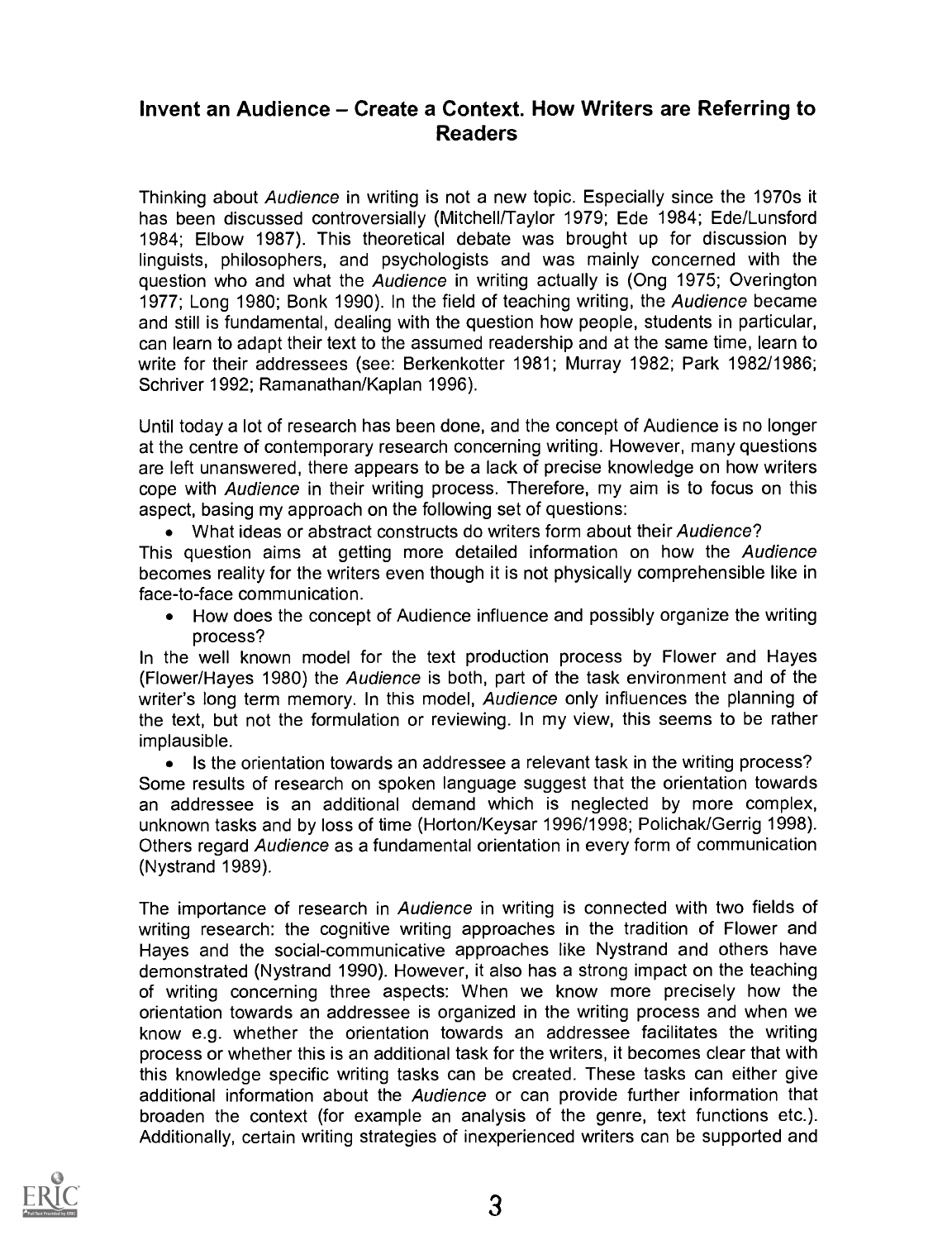thus, writing problems can be analysed in a different way, i.e. as addressee problems.

First of all, I would like to distinguish concurrent names I will use for the phenomenon of the "other" in written communication. I'd like to present four terms which mean respectively different concepts: recipient, reader, audience, addressee.

With the term recipient, I refer either to oral communication, or to similarities between oral and written communication.

The reader refers to a concrete person, who is, at a specific moment, reading a text. A reader is normally used in singular, because reading is understood as a singularly activity. Sometimes a writer knows his/her reader (e.g. by writing a personal letter), therefore, he/she has often a more or less clear idea about his/her reader. Nevertheless, writers very often do not know who their readers are, they may have no clue, who will read their text (e.g. with manuals written for technical equipment). One important feature of the concept of a reader is that it has to be seen in relation to the written product, the text, and not the writing process.

Audience is the most global term amongst these four, because it is a singular term and always refers to more than one person. Secondly, it is used both for oral and for written communication and thirdly, it is used for both the text and the process. However, Audience is also a problematic term, which has been controversially defined: the definition implicitly presupposes a strong relationship between oral and written communication within the concept of Audience. In a way, this is fascinating and may be quite fruitful for the discussion  $-$  using categories developed in the occupation with conversation analysis and the concept of recipient design (see for references: Malone 1995)  $-$  but it may hide specific aspects of written communication.

As for my research, I prefer the term addressee, it is more specific than Audience, because it only refers to the writing process. It focuses on the writers and their concept of the "other" they are writing for. Addressee is defined by the categories and features writers themselves are demonstrating, and not by pre-defined categories we use for the analysis. Nevertheless, I will use the term Audience, when I speak about more general aspects, because it can be understood in a broader context.

## A semi-experimental study: to get to know something about the Audience

Data for a writing experiment concerning the question of Audience in writing has to meet specific criteria: it has to reflect the writing process and it has to make the Audience transparent.

Data concerning the writing process is not very easy to get, because writing is an activity which takes place in the head of writers and we only get results or fragments of this process by looking at their texts and drafts. Due to that, writing researches have profited very early from methods used in cognitive psychology like thinkingaloud protocols or retrospective interviews (Flower/Hayes 1980, Wrobel 1995). Both of these methods have a number of plausible advantages, but also disadvantages (see: Weidle/Wagner 1982; Krings 1992). A newly developed method for the study of writing is the so-called collaborative writing. Two or more writers are asked to write a text together. They have to interact with each other in order to organize their work, for example they speak aloud and argue why certain formulations should be preferred. Their interaction is video-taped and the video protocols are transcribed and analysed. By analysing their interactions a variety of materials on the writer's

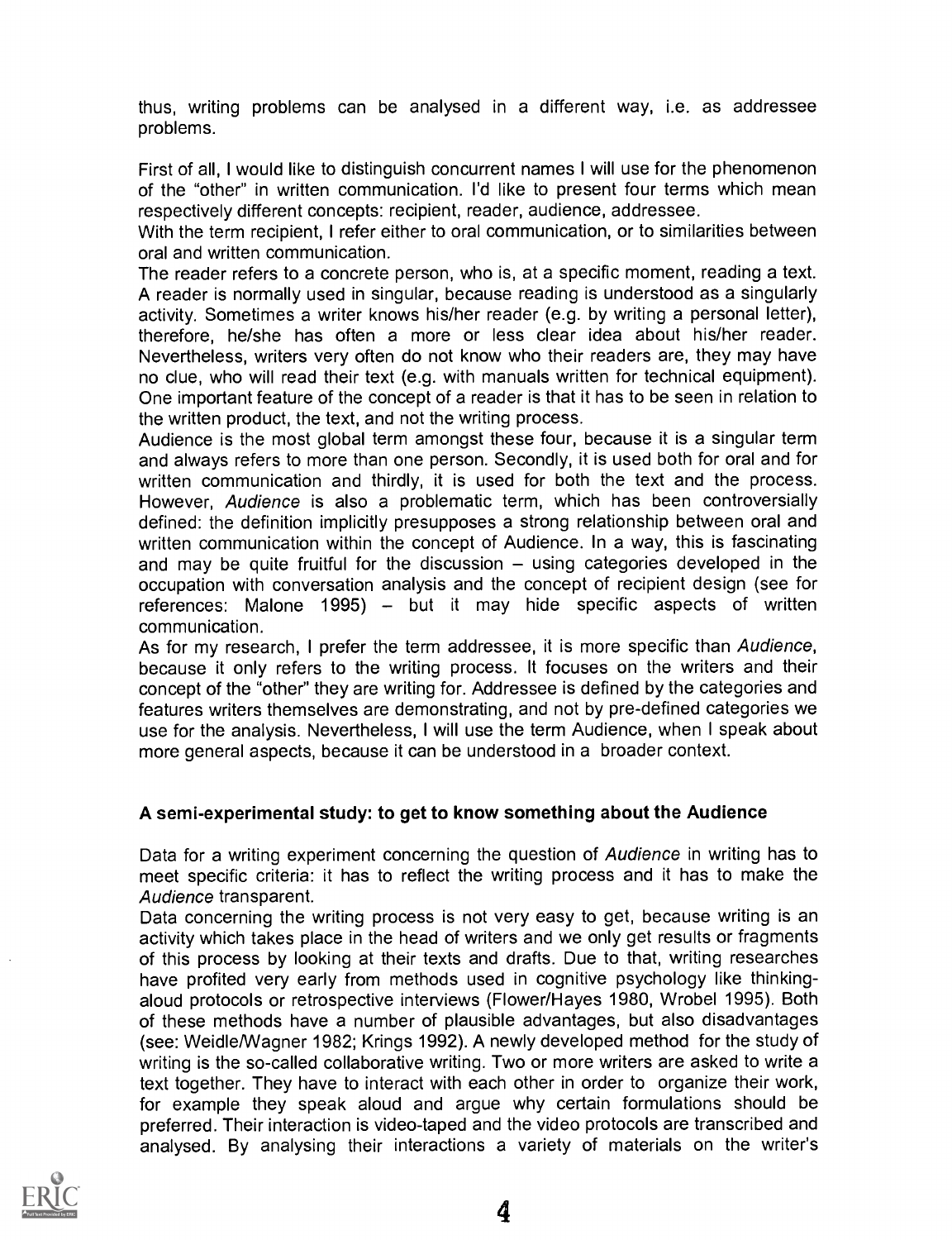thoughts can be deduced, e.g their norm set and formulation processes. This material can be examined with respect to different sets of questions (see Lehnen 1999a/2000).

Nonetheless, this method appears to be problematic, because we don't examine the writing process of a single writer, but the writing process of a writing group which has its own inherent group dynamics. Two aspects diminish these disadvantages and make it interesting for me to use this form of writing as a research method. First of all, the idea of a single writer producing a text all by himself does not reflect the reality of writing processes in the workplace anymore (Ede/Lunsford 1990; Sharples/ van der Geest 1996; Gemert/ Woudstra 1997). Secondly, the method of collaborative writing is adequate for my specific question. In group writing, the writers themselves quickly change from writer to first reader, dependent on the formulation activity. The Audience is therefore, already present in the writing arrangement.

Besides, Audience is a problematic concept to examine, because it is often hidden by the writing task or by conventions writers are taught and use intuitively. Therefore, I tried to support the Audience in the writing arrangement by three additional features.

- The writers, advanced students from Bielefeld University, were inexperienced with the writing task they had to cope with. The idea was that writing becomes more difficult for them and thus, discussion within the writing group became more important. The task for them was to write a manual for a computer game, a text type they only know as users by reading it when they play these games.
- The Audience was explicitly part of the writing task and was changed (by a constant writing task and writing arrangement) in different groups. All types of Audience included in the task were strikingly different from the writers themselves in age and other characteristics. Three different groups of Audience were selected: children in grammar school, people over 50, and no information about the Audience. The assumption was that the reflections about the addressee are supported in the groups where the Audience was explicit. Porter/ O'Sullivan have experienced that age differences are important for Audience perception (Porter/O'Sullivan 1999).
- The manual was chosen as a writing task, because it is a text type containing different communicative and technical requirements (see Becker-Mrotzek 1997). The orientation towards an addressee could therefore, be observed by a multitude of demands. Their task has to be seen in two respects: they had to understand the game by trial and error and they had to transfer the images (and therefore, the simultaneous actions) of the game into a structured text. In this way, the influence of the writing context was minimized, because the Audience didn't show up in an a communication that had already started, where the writers "only" had to meet the needs of the partner by continuing the written communication. On the contrary, the writers had to develop their ideas about the Audience on their own by constructing an addressee.

16 groups took part in the experiment. The participants were between 22 and 31 years old and all of them were students or PhD-students at the university. The writing experiment was carried through in a seminar room at the Bielefeld University between July (pre-test) and October 2000. In the seminar room, a laptop had been installed with the computer game, text editors and image editing/processing tools, they could use. In addition, pens and paper was provided as well, giving the possibility to write drafts or whole texts. Both the interactions and the production process of the written text on the computer was video taped.



 $\lambda$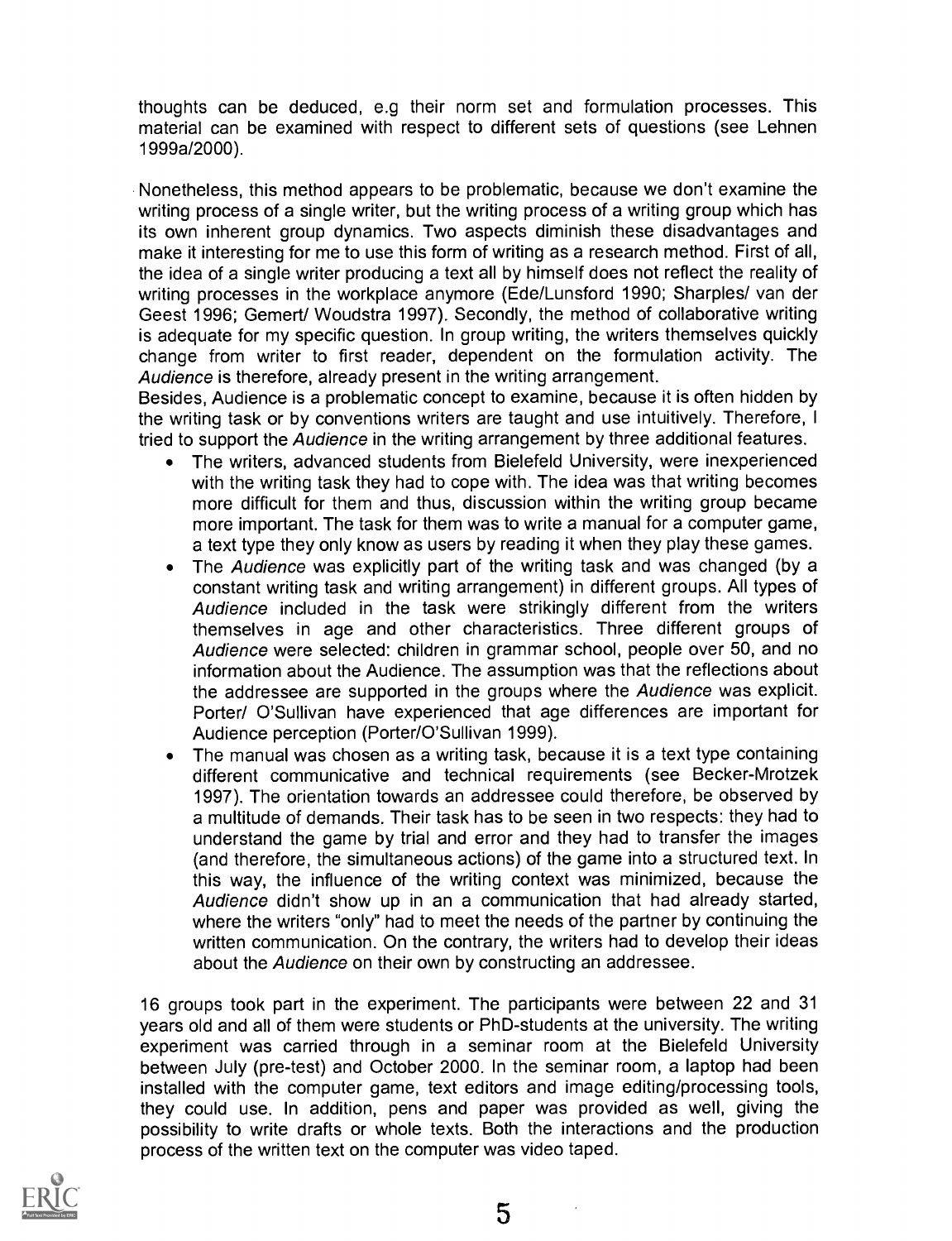Although 32 persons (from different faculties: faculty of art, law school, faculty of mathematics and computer science) took part at the experiment, I examined reiterate problems (concerning the competence of the Audience, the naming of objects etc.) and specific strategies to cope with these problems.

#### Local-addressee vs. global-addressee: two concurrent strategies

Two strategies are most prominent, I would like to explain them by referring to two typical groups who took part at the experiment, both of them had to write a manual for children in a grammar school.

The first group is "Anna and Timo". Anna is an inexperienced player, Timo has some experiences with computer games, but does not play them regularly. Despite their understanding of the structures and aims of the game, they had some problems in playing it, which may be the result of their lacking experience. During the observation of their interaction it is revealed that they don't organize their writing by planning the writing process or developing an idea of their product. On the contrary, they started with their first formulation very quickly, using the computer to write down their ideas. As a result of that, they can be called product oriented writers, which means that they concentrate on the sentence level and the concrete formulation, but do not see the text as a whole (see as well: Lehnen 2000).

Anna and Timo give us a broad variety of hints about their addressee and deduce norms from the text production from these characteristics: the usage of short sentences, easy words and metaphorical expression. They assume that children in grammar schools do not possess the same amount of active vocabulary (lexical items), as they themselves, and will not understand complex sentence structures.

Nevertheless, the reference to the Audience is specific in two ways. First of all, it is not as important as other arguments they share, the aspect Audience is often only a followed and isolated argument. Secondly, the reference to the addressee is embedded in local arguments and is decided locally, which is even more important for the analysis. This has two problematic consequences: The concept of their addressee as it is deduced from their remarks is inconsistent. At the very beginning, they think about using the well known computer game Pac Man as a mode of comparison for the game they have to explain. But then they start thinking about the possibility that children in grammar schools may know neither computers nor computer games and decide against using Pac Man. A few minutes later they presuppose computer specific vocabulary in using the term "cursor", a term one cannot understand if one is unfamiliar with computers. Therefore, they presuppose knowledge of computers they refused to use before.

Another consequence for the locality of the addressee is its isolation from the writing context. Anna and Timo do not develop an idea about the context of their text, e.g. the usage of their manual while playing the computer game (before playing, within the play, only to look something up etc.). So their addressee orientation remains abstract.

As a result of that, they produce an incoherent text, which could be of different origins, but one of them is definitely their inconsistency of their addressee. The task appears to be asking too much of Anna and Timo, they have to cope with different and unknown tasks (like writing a manual, writing for children). They ignore some of them from time to time and they are not able to find solutions for a few other tasks.

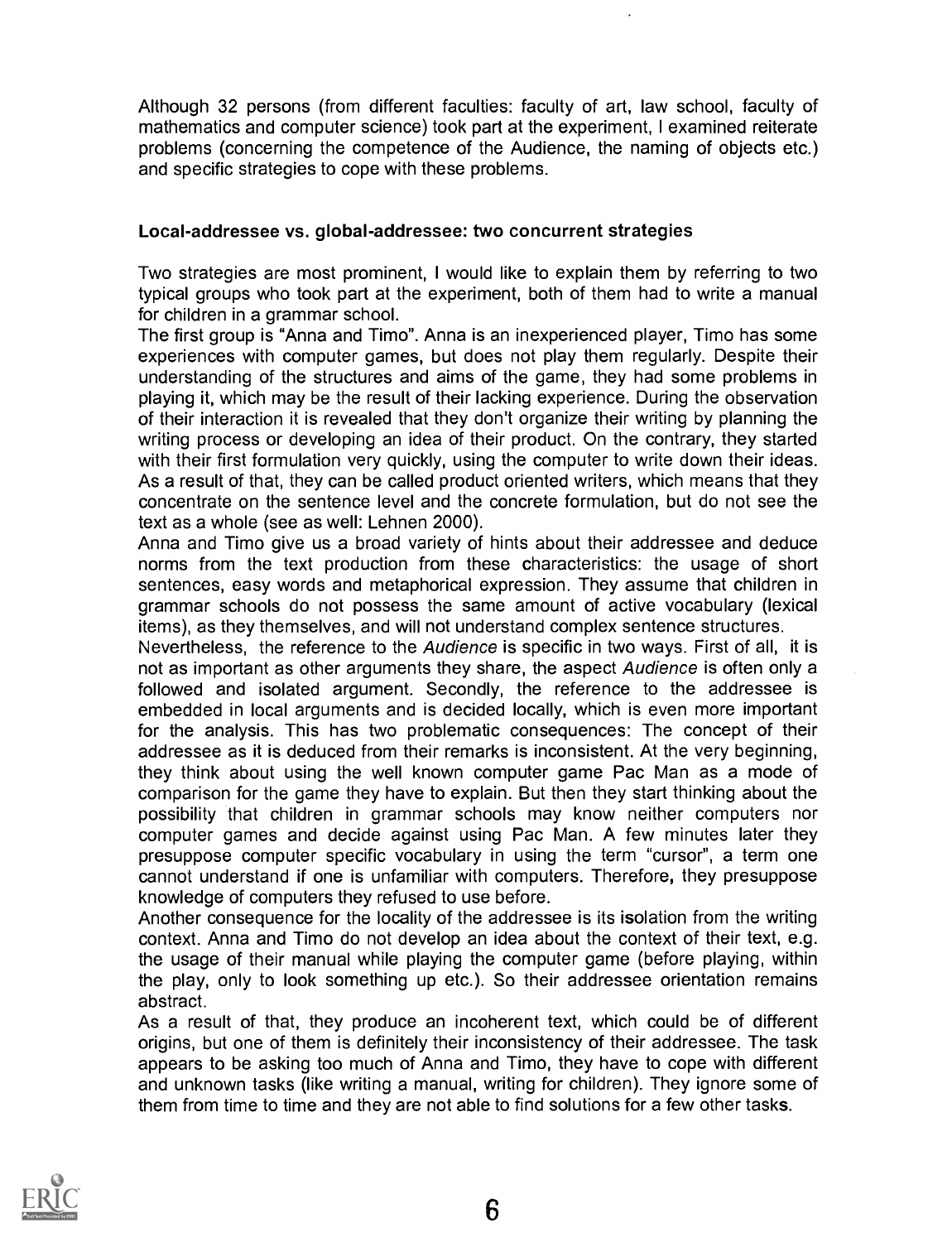The second group, "Emma and Katja", differs fundamentally compared to Anna and Timo. They are a mixed group, too: Katja is the expert for computer games, she plays regularly. They also have some problems with playing the game, but don't have any with understanding it. The fundamental difference lies in their planning procedure. They start writing at the computer about 20 minutes after receiving the task. During this time, they write different drafts and versions on paper and think about the game in a more global way. <sup>I</sup> will call these types of writers process-oriented writers, because they concentrate on their writing process which they take as a resource for their text production.

They also give a number of hints about their addressee. They estimate the addressee as competent with regard to computer games (and computers in general) and as less competent with regard to reading abilities, but not regarding understanding abilities. Their image of the addressee is created at the beginning of the writing and serves as an orientation for following decisions taken by them. They are aware that they are creating a global concept. In the continuing writing process, the reference to the addressee is often implicit and only recognizable by certain formulations, but it is used as a monitor and a judgement criteria. Concerning the addressee, it seems to be common ground for them.

Emma and Katja use different writing and Audience concerning strategies, they think about concrete characteristics of their addressee such as age and competences, but they also decide on a specific type of reader they are writing for. Their addressee is embedded in a reading-playing situation, which is partly fictitious, partly known by experience. As a result, a well organized writing process and a well written text can be found, which is appropriate for children and accordingly, the text pattern for a manual for computer games. Of course there are other aspects and explanations for this "success", but it seems reasonable to give their detailed planning and conceptual thinking within the creating of a coherent image of an addressee a prominence.

#### Some first results: For teaching the addressee

Two different Audience related strategies that are strongly determined by the organisation of the writing process, especially the planning phase, could be found. This supports the argument of Flower and Hayes, who explain the Audience as an external, but very influential aspect for the planning and especially the generating of ideas. Nevertheless, remarks about the addressee could be found during a lot of different activities like structuring, formulating and editing. Not only the activities where the addressee becomes explicit and/or action-oriented show a great diversity, but also the concrete forms, used by the writers. On the language surface, Audience manifests itself in terms like children, the child, them, they, first class, first to fourth class and by the underlying characteristics presupposed by the writers in terms like experts of computer games, non-experts, users of computer technology etc. Even if the Audience is explicitly part of the writing task, the writers themselves create their addressee, their creation varies between these different groups and  $-$  and this is quite remarkable  $-$  concerning the different tasks and demands within the writing process. Writers use different strategies to support the Audience and create their addressee, in the course of which the usage depends on the concrete problem which has to be solved. Addressee seems to be, and this is a basic result, a highly flexible concept.

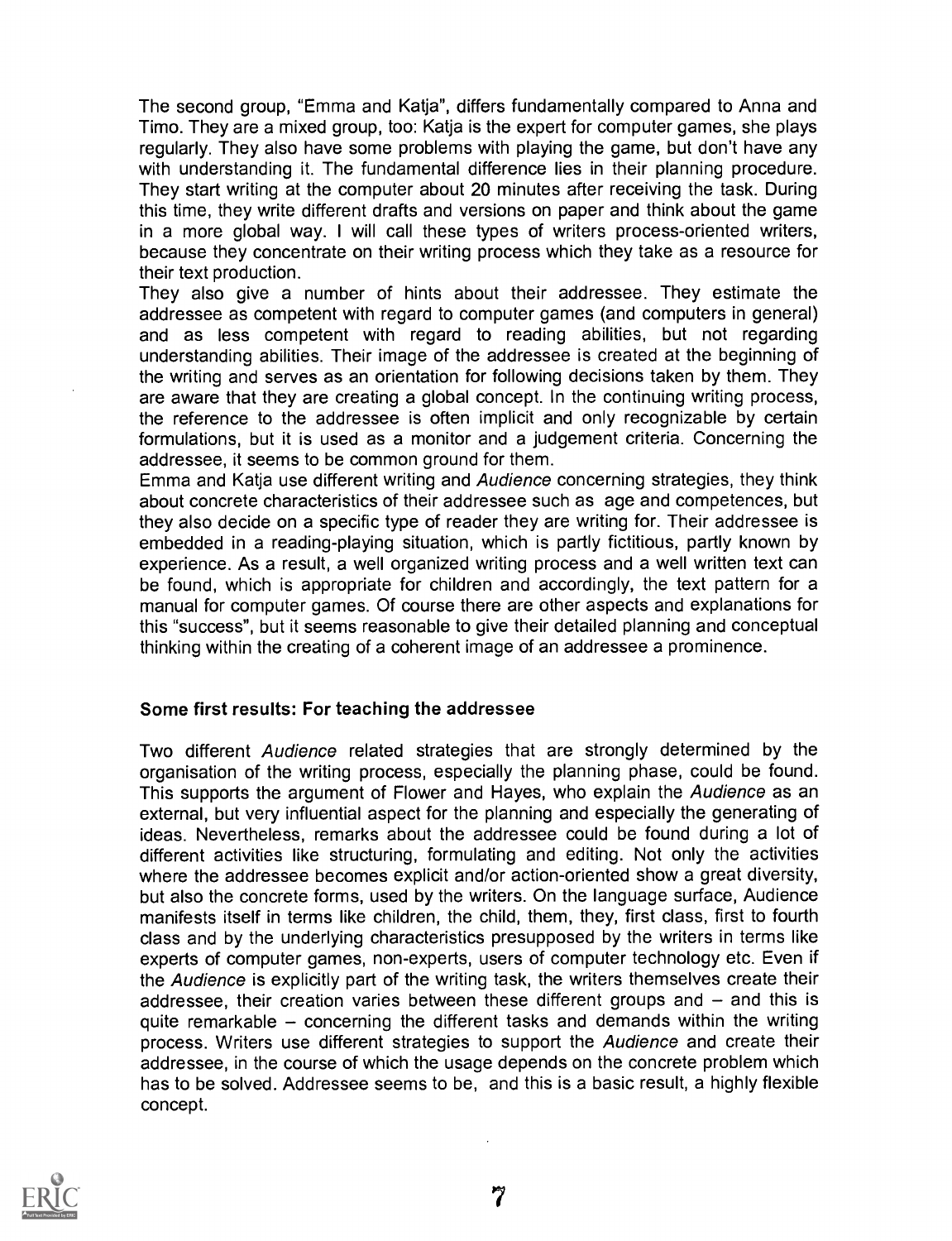This leads to difficulties for teaching writing and imparting proceedings or strategies about the way writers should handle the Audience. It seems to be not helpful to provide writers only with biographic information and a static view of their Audience, but it is necessary to make clear that Audience is a part of a more global concept, namely the text environment. The demand for writers is therefore, to include the reflections about the Audience in reflections about the context of the text, the text's functions and the genre-specific demands. All of that may constitute the addressee of a text. Thus, writers can develop their own concept which is decisive and flexible enough. Sometimes it may be useful to provide writers with text patterns to give them a clear orientation for their writing (Schindler 2001). In addition, it may also be useful to analyse text patterns as a mode of Audience orientation together in groups.

To conclude, the examination method which has been used in the experiment, collaborative writing, may also be used as a didactic concept (see Lehnen 1999b, Lehnen/Schindler 2001), because writers take over different perspectives. By doing this they may get an idea about the most fundamental principle of Audience: to understand that there is someone else who is reading and trying to understand your text, and also to experience this someone else in checking your own thoughts and formulations.

### References:

- Becker-Mrotzek, M. (1997): Schreibentwicklung und Textproduktion. Der Erwerb der Schreibfertigkeit am Beispiel der Bedienungsanleitung. Opladen: Westdeutscher Verlag
- Berkenkotter, C. (1981): Understanding a Writer's Awarness of Audience. In: College Composition and Communication 32, 388-397
- Bonk, C. J. (1990): A Synthesis of Social Cognition and Writing Research. In: Written Communication 7 (1), 136-163
- Ede, L. (1984): Audience: An Introduction into Research. In: College Composition and Communication 35 (2), 140-154
- Ede, L./ Lunsford, A. (1984): Audience addressed/Audience invoked. The Role of Audience in Composition Theory and Pedagogy. In: College Composition and Communication 35 (2), 155-171
- Ede, L./ Lunsford, A. (1990): Singular Texts/Plural Authors: Perspectives on Collaborative Writing. Illinois: Southern Illinois Press
- Elbow, P. (1987): Closing My Eyes As I Speak. An Argument for Ignoring Audience. In: College English 49 (1), 50-69
- Flower, L. S./ Hayes, J. R. (1980): Identifying the Organization of Writing Processes. In: Gregg, L. W./ Steinberg, E. R. (Hgg.): Cognitive processes in writing. Hillsdale: Erlbaum, 3-30
- Gernert, L. van/ Woudstra, E. (1997): Veranderungen beim Schreiben am Arbeitsplatz. Eine Literaturstudie und eine Fallstudie. In: Adamzik, K./ Antos, G./ Jakobs, E.-M. (Hgg.): Domanen- und kultuspezifisches Schreiben. Frankfurt a. Main: Peter Lang, 103-126
- Horton, W.S./ Keysar, B. (1996): When do speaker take into account common ground? In: Cognition 59, 91-117
- Keysar, B./ Horton, W. S. (1998): Speaking with common ground: from principles to processes in pragmatics. A reply to Polichak and Gerrig. In: cognition 66, 191-198
- Krings, H. P. (1992): Schwarze Spuren auf weiRem Grund. Fragen, Methoden und Ergebnisse der Schreibprozessforschung im Überblick. In: Krings, H. P./ Antos,

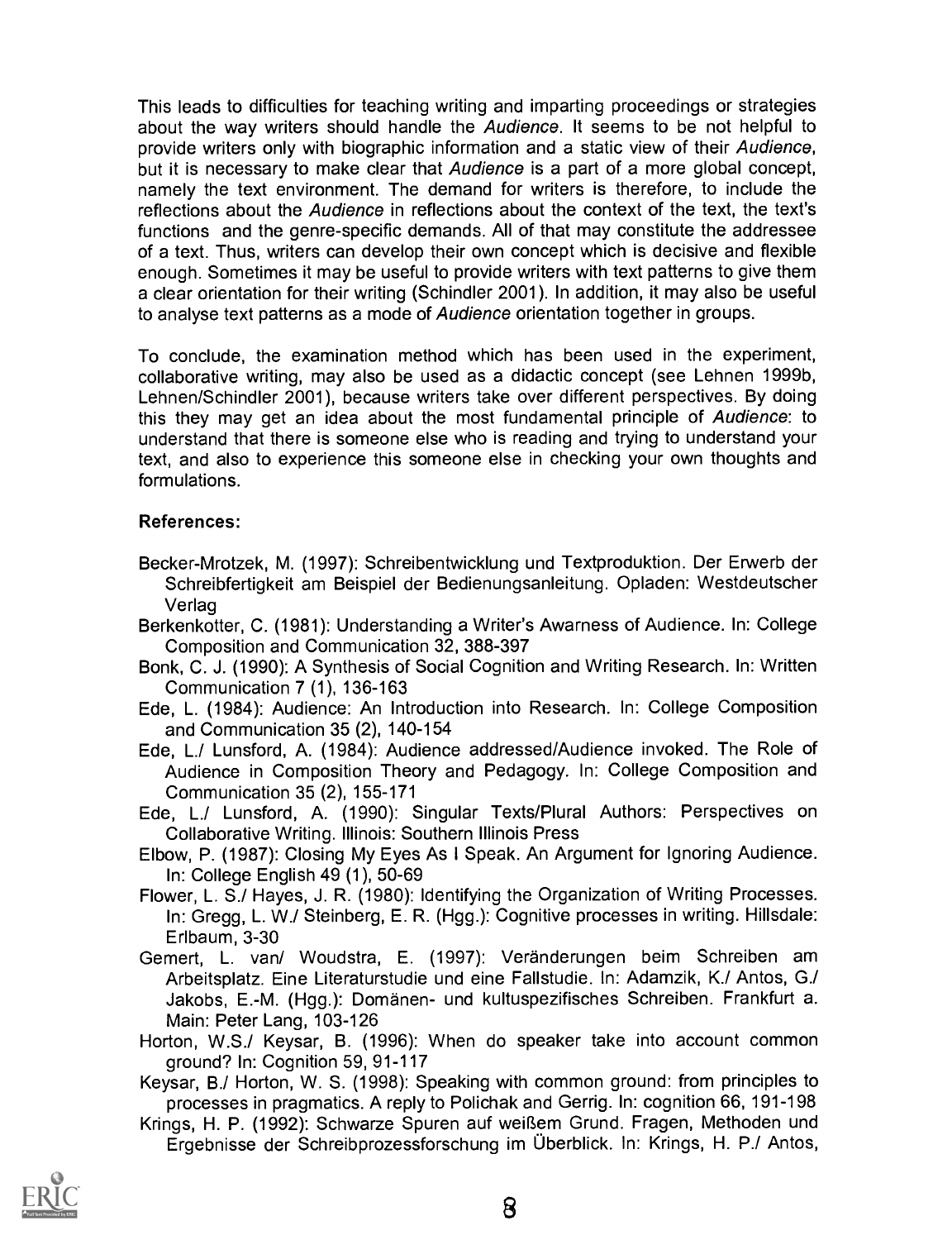G. (Hgg.): Textproduktion. Neue Wege der Forschung. Trier: Wissenschaftlicher Verlag, 45-110

- Kroll, B. M. (1984): Writing for Readers: Three Perspectives on Audience. In: College Composition and Communication 35 (2), 172-185
- Lehnen, K. (1999a): Textproduktion als Aushandlungsprozeß. Interaktive Organisation gemeinsamer Schreibaufgaben. In: Jakobs, E.-M./ Knorr, D./ Pogner, K.-H. (Hgg.): Textproduktion. HyperText, Text, KonText. Frankfurt a. Main: Peter Lang Verlag, 75-91.
- Lehnen, K. (1999b): Kooperative Textproduktion. In: Kruse, 0./ Jakobs, E.-M./ Ruhmann, G. (Hgg.): Schlusselkompetenz Schreiben. Konzepte, Methoden, Projekte für Schreibberatung und Schreibdidaktik an der Hochschule. Neuwied: Luchterhand, 147-170
- Lehnen, K. (2000): Kooperative Textproduktion. Zur gemeinsamen Herstellung wissenschaftlicher Texte im Vergleich von ungeübten, fortgeschrittenen und sehr geübten SchreiberInnen. Dissertation: Bielefeld (unpublished PhD-Thesis)
- Lehnen, K./ Schindler, K. (2001, in press): Schreiben zwischen Studium und Beruf. Zur didaktischen Vermittlung domänenspezifischer Schreibanforderungen in der Hochchulausbildung. In: Handler, P. (Hg.): Textproduzieren in elektronischen Medien. Strategien und Kompetenzen. Frankfurt a. Main: Peter Lang
- Long, R. C. (1980): Writer-Audience Relationships: Analysis or Invention? In: College Composition and Communication 31, 221-226

Malone, M. J. (1995): How to Do Things with Friends: Altercasting and Recipient Design. In: Research on Language and Social interaction 28 (2), 147-170

- Mitchell, R./ Taylor, M. (1979): The Integrating Perspektive: An Audience-Response Model for Writing. In: College English 41 (3), 247-272
- Murray, D. M. (1982): Teaching the Other Self: The Writer's First Reader. In: College Composition and Communication 33 (2), 140-147
- Nystrand, M. (1989): A social-interactive model of writing. In: Written Communication 1 (6), 66-85
- Nystrand, M. (1990): Sharing Words. The Effects of Readers on Developing Writers. In: Written Communication 7 (1), 3-24

Ong, W. J. (1975): The Writer's Audience is always a Fiction. In: PMLA 90, 9-21

- Overington, M. A. (1977): The Scientific Community as Audience: Towards a Rhetorical Analysis of Science. In: Philosophy and Rhetoric 10 (3), 143-164
- Park, Douglas B. (1982): The Meaning of "Audience". In: College English 44 (3), 247- 257
- Park, Douglas B. (1986): Analyzing Audiences. In: College Composition and Communication 37 (4), 478-488
- Polichak, J. W./ Gerrig, R. J. (1998): Common ground and everyday language use: comments on Horton and Keysar (1996). In: cognition 66, 183-189
- Porter, D./ O'Sullivan, B. (1999): The effect of audience age on measured written performance. In: System 27, 65-77
- Ramanathan, V./ Kaplan, R. B. (1996): Audience and Voice in Current L1 Composition Texts: Some Implications for ESL Student Writers. In: Journal of Second Language Writing 5 (1), 21-34
- Schindler, Kirsten (2001, in press): Gemeinsames Schreiben in der Femdsprache: Muster, Kreativität und das Glück des Autors. In: Glottodidactica XXVIII
- Schriwer, K. (1992): Teaching Writers to Anticipate Reader's Needs. In: Writtten Communication 9 (2), 179-208
- Sharpies, M./ van der Geest, T. (eds.) (1996): The New Writing Environment. Writers at Work in a World of Technology. London: Springer

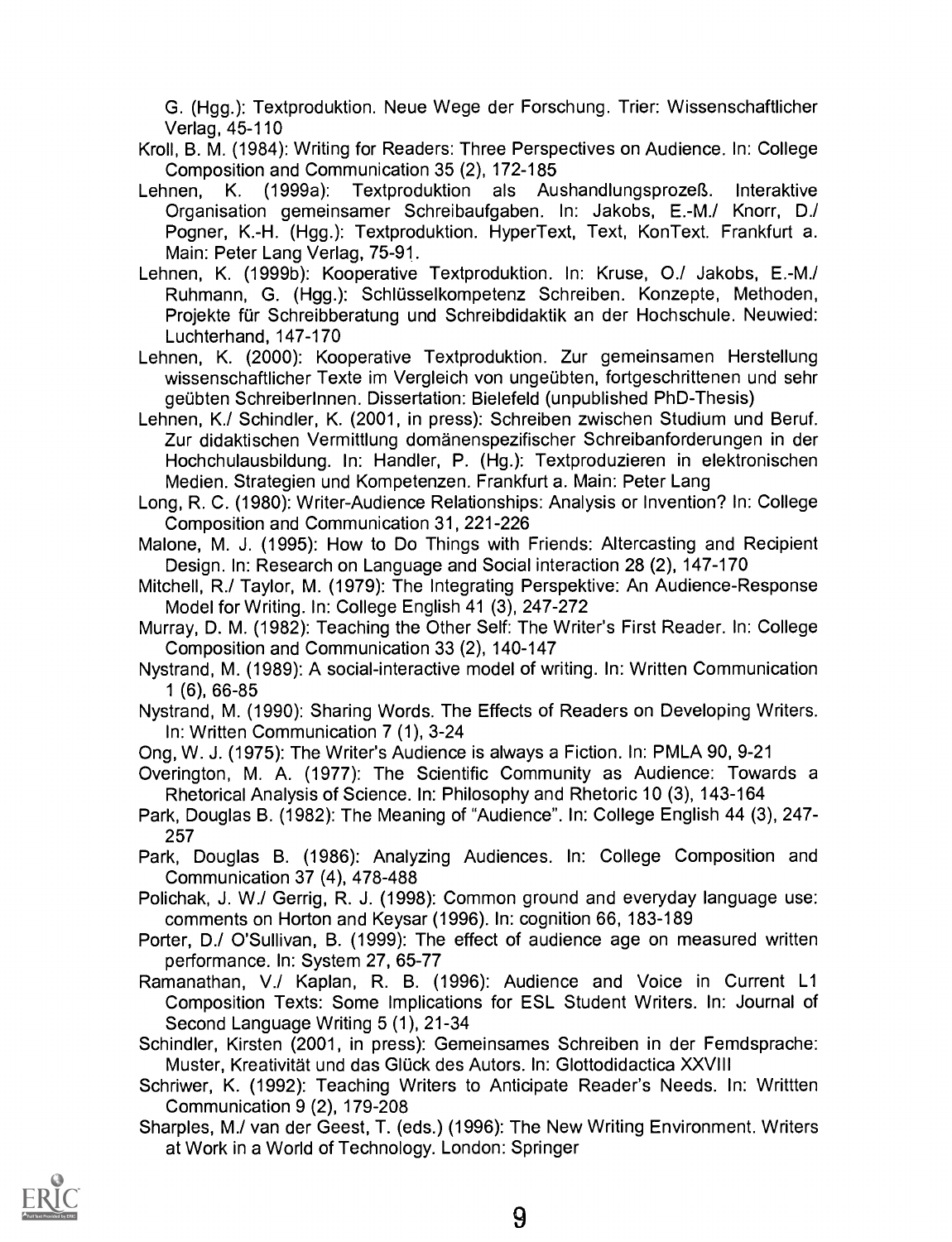Weidle, R./ Wagner, A. (1982): Die Methode des lauten Denkens. In: Huber, G. L./ Mandl, H. (Hgg.): Verbale Daten. Eine Einfuhrung in die Grundlagen und Methoden der Erhebung und Auswertung. Weinheim/Basel: Beltz, 81-103

Wrobel, A. (1995): Schreiben als Handlung. Überlegungen und Untersuchungen zur Theorie der Textproduktion. Tubingen: Niemeyer

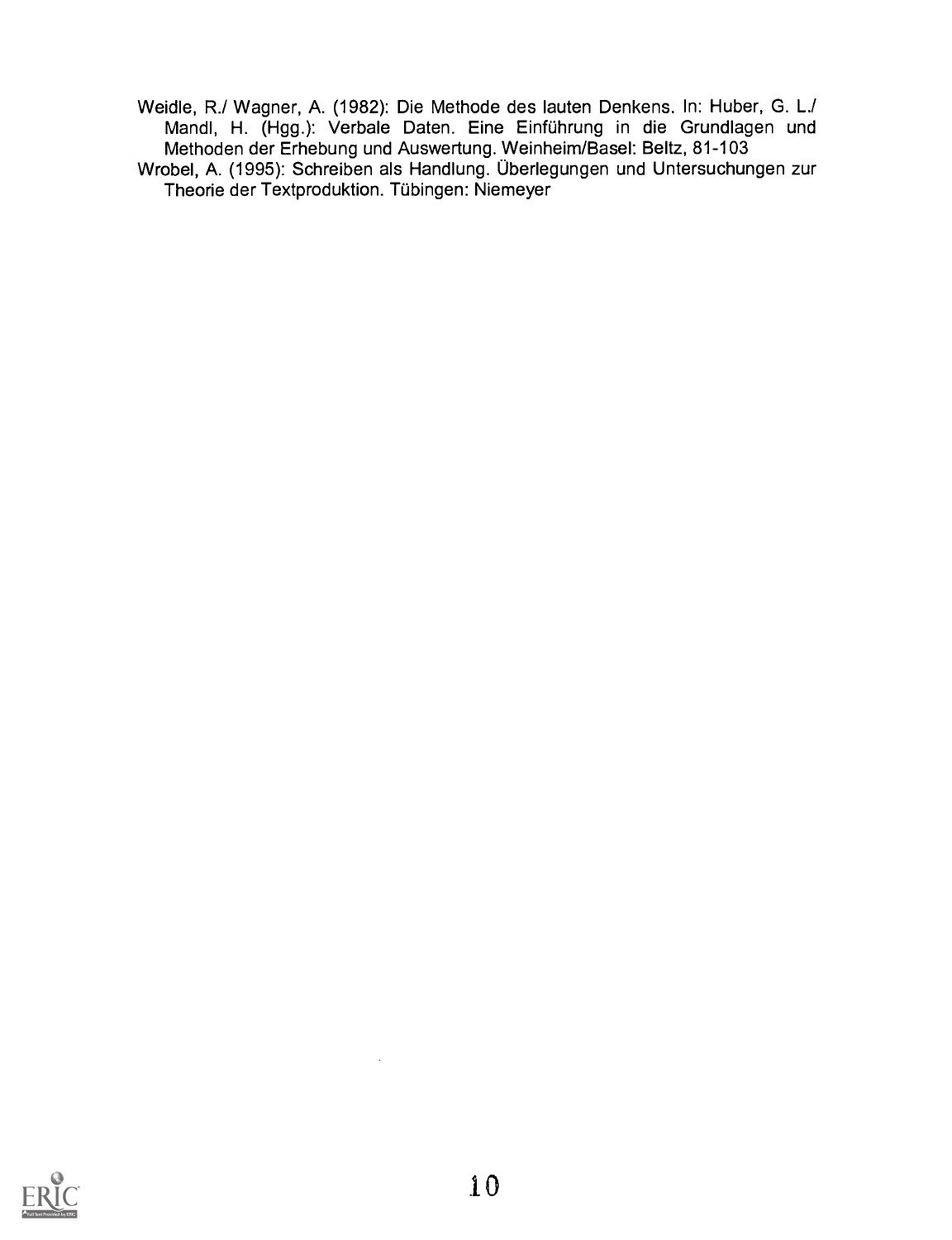Kirsten Schindler

+49 228 2891518

IC Reproduction Release Form

http://eric.indiana.edu/sobioit/release.html



**U.S. Department of Education** Office of Educational Research and Improvement (OERJ) National Library of Education (NLE) Educational Resources Information Center (ERIC)



CS 217 615

# **Reproduction Release**

(Specific Document)

#### I. DOCUMENT IDENTIFICATION:

| Title:                      | Intent an furtiony-Greate a Context, How Write's are Rejemply to Relady                                                                                                                                                        |
|-----------------------------|--------------------------------------------------------------------------------------------------------------------------------------------------------------------------------------------------------------------------------|
|                             |                                                                                                                                                                                                                                |
| Author(s) Kingden Schindler | ان است المؤسسات التي وقد من الإسفار (منظمة المدينة المدينة المدينة المدينة المدينة) المدينة المدينة المدينة المدينة المدينة المدينة المدينة                                                                                    |
| ::Corporate Source:         | <b>Publication Date:</b>                                                                                                                                                                                                       |
|                             | The consideration of the committed and the committed of the committed of the consideration of the committed of the committed of the committed of the committed of the committed of the committed of the committed of the commi |
|                             |                                                                                                                                                                                                                                |

**II. REPRODUCTION RELEASE:** 

In order to disseminate as widely as possible timely and significant materials of interest to the educational community, documents announced in the monthly abstract journal of the ERIC system, Resources in Education (RIE), see usually made available to users in microfiche, reproduced paper copy, and electronic media, and sold through the ERIC Document Reproduction Service (EDRS). Credit is given to the source of each document, and, if reproduction release is granted, one of the following notices is affixed to the document.

If permission is granted to reproduce and disseminate the identified document, please CUECK ONE of the following three options and sign in the indicated space following.

| ali Level 1 documents                                                                                                                                                                                        | nii Level 2A documenta                                                                                                                                                                                                                                                                                                                                                     | . The sample sticker shown below will be affixed to $\Box$ The sample sticker movem below will be affixed to<br>ail Level 211 documents |  |
|--------------------------------------------------------------------------------------------------------------------------------------------------------------------------------------------------------------|----------------------------------------------------------------------------------------------------------------------------------------------------------------------------------------------------------------------------------------------------------------------------------------------------------------------------------------------------------------------------|-----------------------------------------------------------------------------------------------------------------------------------------|--|
| <b><i>FERMISHOW TO KISTRONIK CEAND</i></b><br>BNSSKMINATE TIKS MATERIAL HAN<br>туға салыққа өт<br>to ine editizibiral hemerika                                                                               | гталгаагаан томпоголог а лан<br>DISSENTRATE THIS MAYERIAL IS<br>mr.huén edaro as er ecienté meldi<br>for EDIC Colligtion Tibsexhmes Only.<br>HAS BREN CHATCHED BY                                                                                                                                                                                                          | рсидения тререшесе але<br>わいち いいえげし げのき いってだんいようこ<br>mik vide icepij cibre. V tiak biberi cika ne bij ba<br>8 12 8 21 RLMA DI LA        |  |
| ISPORMATION CUNTER HELLO                                                                                                                                                                                     | WITCHMATHY CENTER GERRY<br>Level IA                                                                                                                                                                                                                                                                                                                                        | WEGRMATKE GENTREHREG<br>level 2%                                                                                                        |  |
|                                                                                                                                                                                                              |                                                                                                                                                                                                                                                                                                                                                                            |                                                                                                                                         |  |
| Chical here for Level 1 release, permitting<br>retroduction and dissemination in matrofiche or<br>other URIC archival media (e.g. electronic) and<br>paper copy                                              | Check here for Level 2A release, permitting<br>reproduction and disconsistion in initialitie and<br>in electronic niedia for ERIC archival collection<br>sultaribots only                                                                                                                                                                                                  | Check here for Lovel 213 release, normating<br>reproduction and dissumination in microfiche unly                                        |  |
|                                                                                                                                                                                                              | Documents will be processed as indicated provided reproduction quality permis-<br>If permission to remoduce is granted, but no box is checked, decompany will be provessed at Lovel E.                                                                                                                                                                                     |                                                                                                                                         |  |
|                                                                                                                                                                                                              | disseminate this document as indicated above. Reproduction from the ERIC wacrofiche, or electronic media by persons<br>iother than JiRIC employees and its system contractors requires permission from the copyright holder. Exception is made<br>for non-profit reproduction by libraries and other service agencies to sutisfy information weds of educators in response |                                                                                                                                         |  |
| l hereby grant to the Educational Resources Information Center (ERIC) nonexclusive permission to reproduce and<br>ito discrete inquiries.<br>(/YindU<br>:Nonstare:<br>Organization/Address: Staduate Plogram | Printed Name/Position/Fitle:                                                                                                                                                                                                                                                                                                                                               | Hirsten Schindler<br>$P_{\text{max}}$ $Cov9 - 521 - 491927$                                                                             |  |

If permission to reproduce is not granted to ERIC, or, if you wish ERIC to olte the availability of the document from musther



01.08.01.08:58